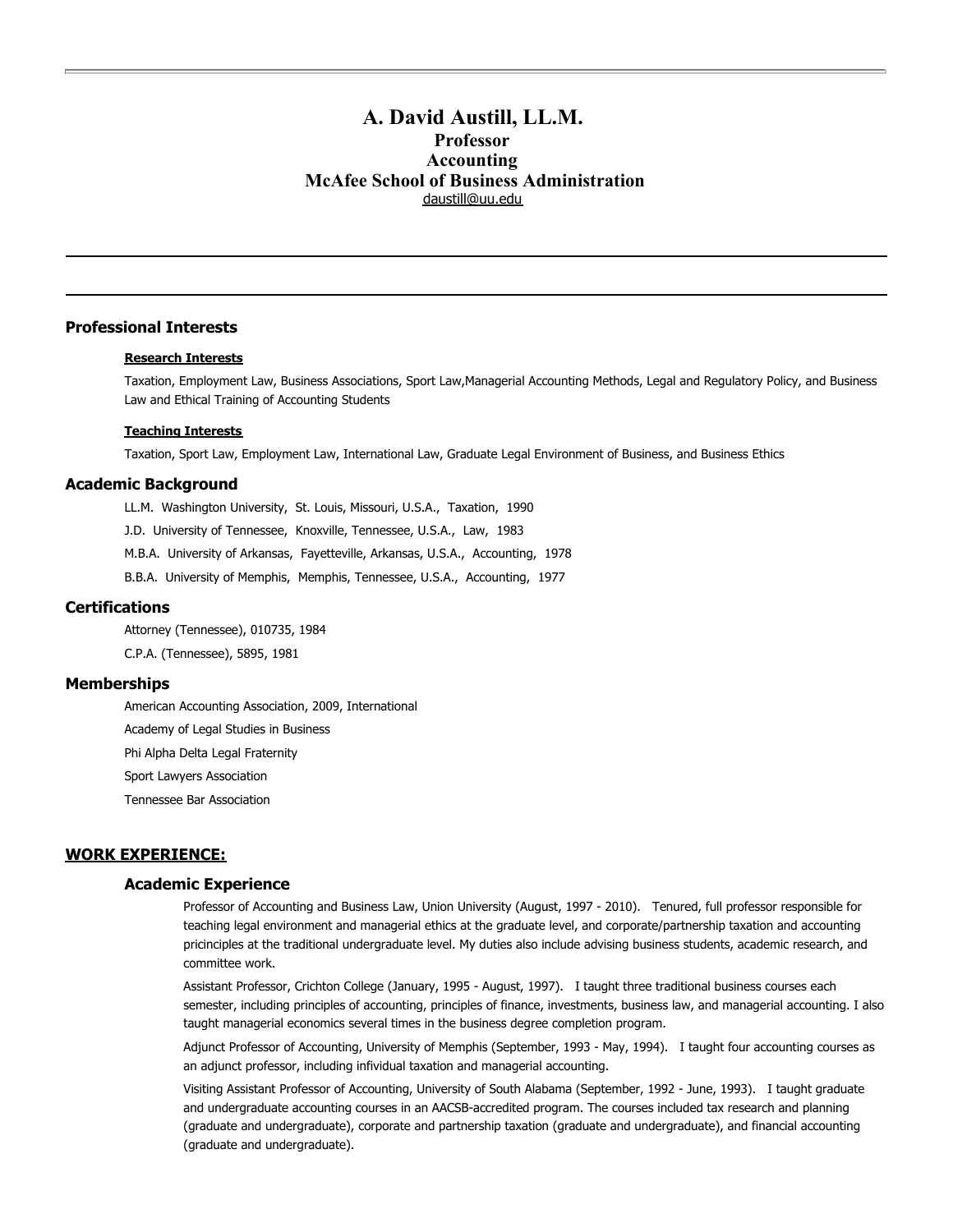Assistant Professor of Business Law and Accounting, University of Southern Indiana (August, 1987 - August, 1990). My primary responsibility was business law, but I also taught individual and corporate taxation and accounting principles. I performed research duties, advising, and committee work.

Instructor of Accounting, Ouachita Baptist University (August, 1978 - May, 1979). I taught five courses each term, including individual taxation, auditing, intermediate accounting II, principles of accounting II, and personal finance.

#### **Non-Academic Experience**

## **National**

Attorney (founder), Austill & Bradley, P.C. (October, 1993 - August, 1997). General trial and corporate legal practice serving clients in Shelby, Tipton, Lauderdale, and Fayette Counties in West Tennessee.

Senior Associate, King & Ballow (January, 1991 - June, 1992). Corporate, taxation, estate planning, and entreprenuerial law practice in then the fifth largest law firm in Nashville. King & Ballow had a national reputation in representing management in labor and media law matters.

Division Counsel, Fläkt, Inc. (now Alstom Environmental Control Systems) (October, 1985 - August, 1987). Represented two divisions of Flakt, Inc, a wholly-owned U.S. subsidiary of a Swedish multinational company (Flakt AB, Stockholm, Sweden). I reviewed and negotiated the commercial terms for capital equipment contracts on both the marketing and operational functions of the divisions.

Attorney, A. David Austill, Attorney at Law (June, 1984 - September, 1985). General practice solo law firm.

Certified Public Accountant, Pugh & Company, P.C. (February, 1983 - May, 1984). Tax accountant performing tax research and compliance duties for the largest local public accounting firm in East Tennessee.

Senior Accountant--CPA, Coopers & Lybrand (now PriceWaterhouseCoopers, LLP) (July, 1981 - February, 1983). Performed audit and tax services.

Senior Accountant--CPA, Coopers & Lybrand (now PriceWaterhouseCoopers, LLP) (June, 1979 - June, 1981). Performed audit and tax services for a number of firms in various industries, including construction, refinery, hospitality, manufacturing, and government.

## **Consulting**

2005-2003: A. David Austill, Provided legal services in estate planning and personal injury matters for private clients in Jackson, Tennessee

## **Paid Service**

2009: Baptist Memorial College of Health Sciences, Designed and wrote a legal environment of health care course module for a five-week baccaluareatte degree course. The module included both a student and faculty guides.

2007: Thomson-West, Inc., Reviewed Managers and the Legal Environment by Bagley and Savage, 5th edition.

2007: McGraw-Hill/Irwin, Reviewed Federal Income Taxation by Spilker et. al., 1st edition forthcoming.

2006: Thomson Petersen, Inc., Wrote three, 100-question CLEP practice exams on business law for on-line delivery by Thomson Petersen.

2006: ACT, Inc/AICPA, Wrote CPA exam questions (item writer).

2005: Educational Testing Service, Inc., Wrote the CLEP examination for business law.

2005: Educational Testing Service, Inc., Assisted in writing and reviewing ETS's Master Field Test in business in the areas of business law and accounting.

2003: McGraw-Hill/Irwin Publishing Co., Reviewed International Business Law by Willes and Willes, 1st edition.

2002: The Chauncey Group, Wrote the Dantes Practice Examination in Business Law II.

2002: ACT, Inc./AICPA, Wrote CPA Exam questions (item writer) in business law, economics and finance.

2002: West Publishing Co., Reviewed Business Law and the Legal Environment of Business (Alternate Edition) by Beatty and Samuelson

2001: ACT, Inc/AICPA, Wrote CPA Exam questions (item writer) in business law area.

2001: West Publishing co., Legal, Ethical, and Political Environment of Business by Fisher and Phillips, 7th edition

2000: West Publishing Co., Reviewed Cyber Law: Text and Cases by Fererra et. al., 1st edition

1999: Southwestern College Publishing Co., Reviewed Personal Finance by Murray Sabrin, 1st edition.

1999: Prentice-Hall Inc., Reviewed Contemporary Business Law, by Henry Cheeseman

1998: Prentice-Hall Inc., Reviewed International Business Law by Ray August, 2nd edition

# **TEACHING:**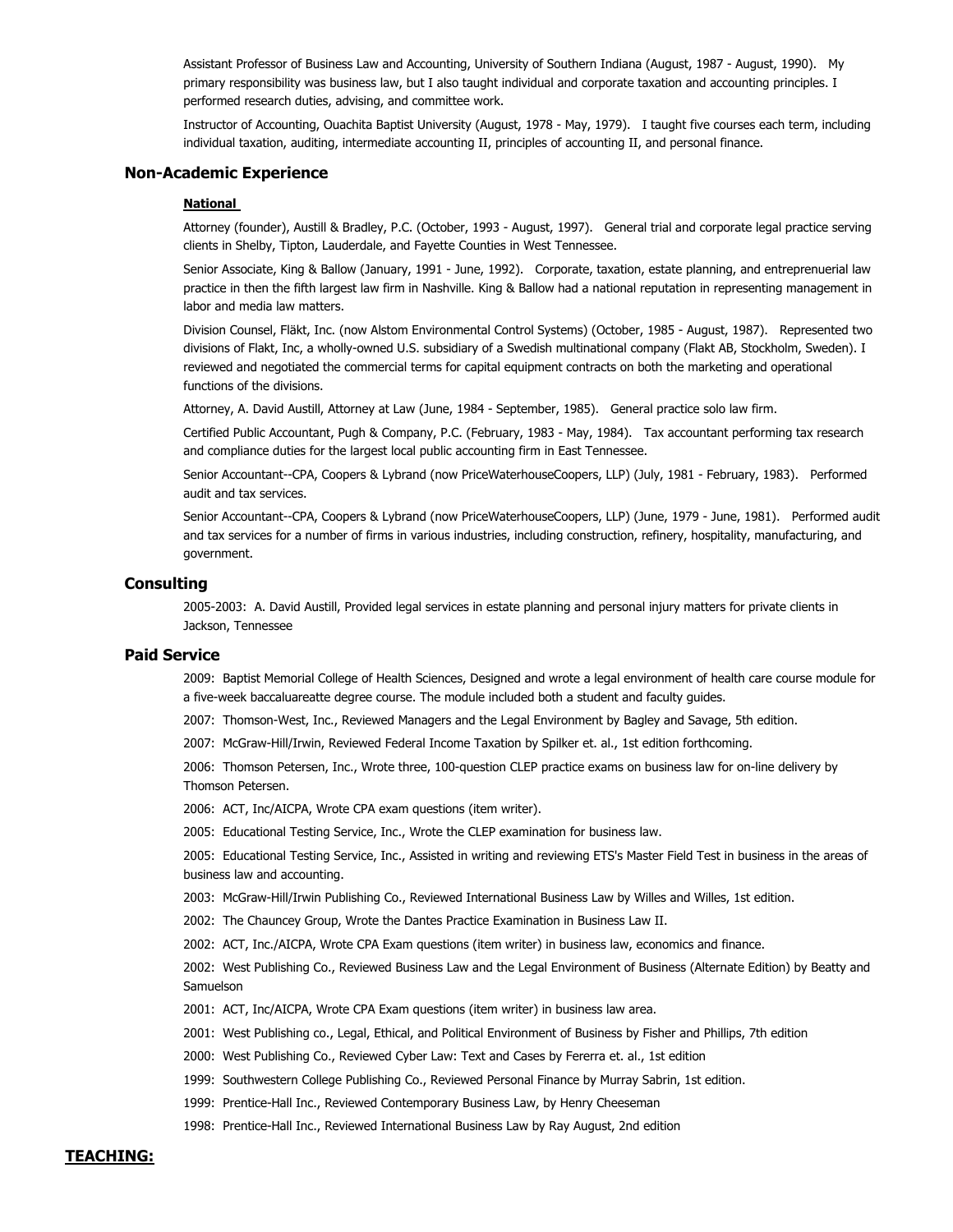# **Courses Taught**

Business & The Legal Environmt (Specialized Masters) Business Ethics & Diversity Commercial Law Ethical Management (Specialized Masters) Federal Income Tax Acctg I Federal Income Tax Acctg II Human Resource Management International Business (Specialized Masters) Legal Environment of Business Managerial Finance (Specialized Masters) Principles of Accounting I Principles of Accounting II Sport Law Tax research commercial law cyber law employment law graduate corporation and partnership taxation individual taxation international business law managerial accounting. principles of finance

# **Teaching Activities**

## **Course (Existing) - Compensated Redesign**

2009 - Course (Existing) - Compensated Redesign. Prepared a complete course module (instructor guide and student guide) for an accelerated health care law course for Baptist College of Health Sciences, Memphis, Tennessee.

- 1998 Course (Existing) Compensated Redesign. Re-designed accounting for managers course for LAUNCH Program
- 1998 Course (Existing) Compensated Redesign. Re-designed course in personal finance for LAUNCH Program

# **Course (New) - Creation/Delivery: Conventional**

1998 - Course (New) - Creation/Delivery: Conventional. Developed a new course in international business law

- 1998 Course (New) Creation/Delivery: Conventional. Developed a new course in cyber law (information systems law)
- 1997 Course (New) Creation/Delivery: Conventional. Developed a new course in Sport Law.

## **Other Teaching Activities**

2006 - Other Teaching Activities. Served as the faciltator of a team-taught MBA international business course. This course taught by seven Union professors was repeated five times in 2006.

2006 - Other Teaching Activities. Participated as a lecturer in a Town and Gown course on the 2006 political election facilitated by Dr. Sean Evans

2003 - Other Teaching Activities. Participated as a lecturer in a Town and Gown course on NAFTA faciltated by Dr. Jean Marie Walls

# **INTELLECTUAL CONTRIBUTIONS:**

# **Grid**

| Category                                        | <b>DBS</b> | <b>CTP</b> | <b>LPS</b> | Total |
|-------------------------------------------------|------------|------------|------------|-------|
| Articles in Refereed Journals                   |            |            |            | h.    |
| Publications in Refereed Conference Proceedings | 2          |            | 4          |       |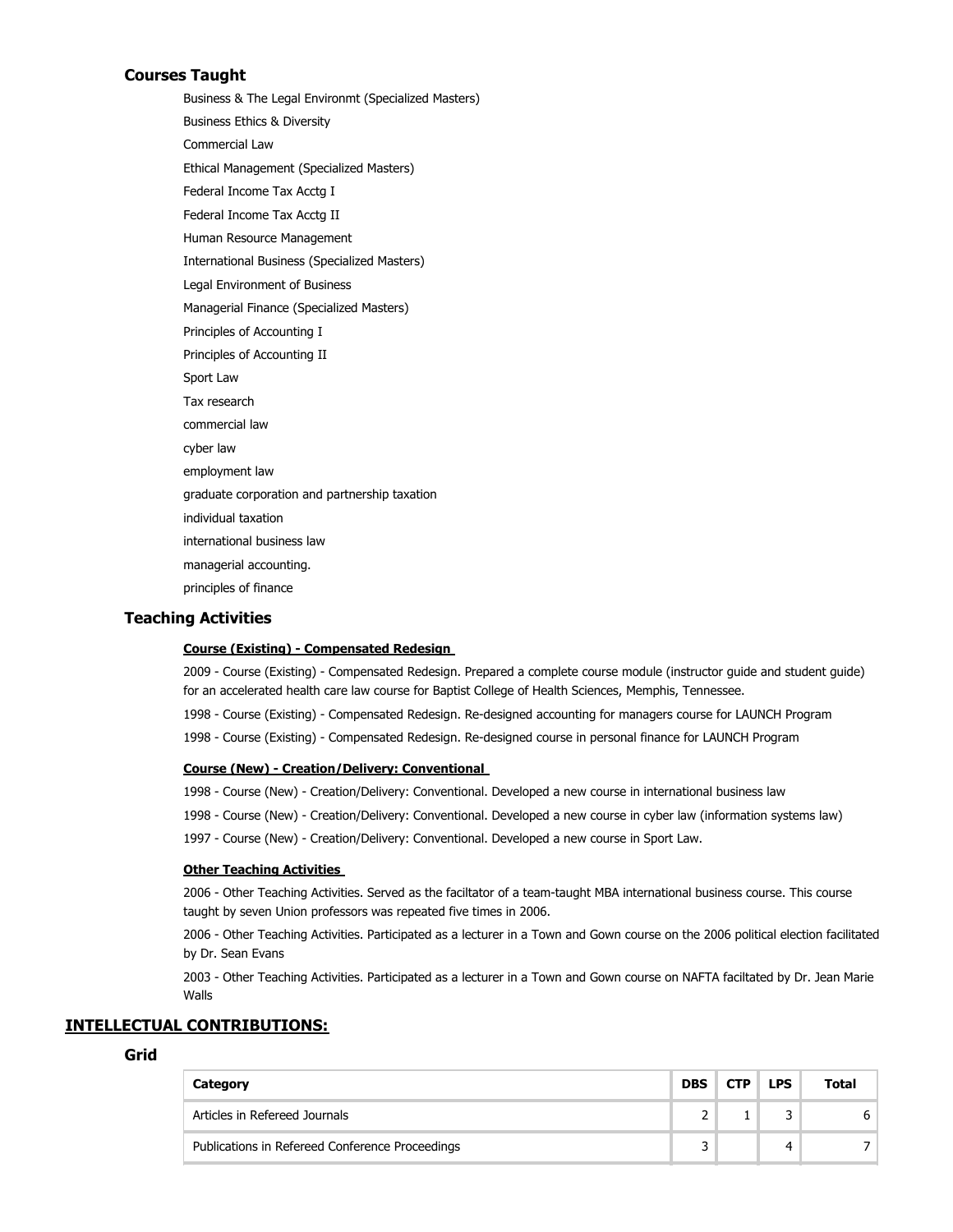| Books, Monographs, Compilations, Manuals, Supplements, Chapters, Cases, Readings |    |   |    |    |
|----------------------------------------------------------------------------------|----|---|----|----|
| Presentations of Refereed Papers                                                 | 10 |   | 6  | 16 |
| Presentations of Non-Refereed Papers                                             | 15 |   |    |    |
| Grants - Funded (both refereed and non-refereed)                                 | 2  |   |    |    |
| Working Papers (all)                                                             |    |   |    |    |
| <b>Totals</b>                                                                    | 34 | q | 14 |    |

# **Refereed Articles**

Austill, A. D. & Proctor, T. (2010). The Times They Are A-Changin': Time to Revisit Quill Corp. v. North Dakota. Atlantic Law Journal, 12.

Austill, A. D. (2009). Mommy Rights: Are American Employers Doing Enough for Working Mothers? Journal of Business and Economic Perspectives.

Austill, A. D. & Kocakulah, M. C. (2009). The Death of 'Death' Taxes? Tax Notes, April 27.

Kocakulah, M. C., Austill, A. D. , & Long, B. (2009). The Present State of the Business Law Education of Accounting Students: The Business Law Professor's Perspective. Journal of Legal Studies in Business, 26 (1), 137-183.

Kocakulah, M. C., Austill, A. D. , & Long, B. (2008). The Business Law Education of Accounting Students in the USA: The Accounting Chairperson's Perspective. Accounting Education: An International Journal, 17, S17-S36.

Kocakulah, M. C. & Austill, A. D. (2007). Balanced Scorecard Application in the Health Care Industry: A Case Study. Journal of Health Care Finance (Topics in Health Care Financing), 72-99.

Kocakulah, M. C. & Austill, A. D. (2006). Product Development and Cost Management Using Target Costing: A Discussion and Case Analysis. Journal of Business & Economic Research, 4 (2), 61-71.

Kocakulah, M. C., Austill, A. D. , & Shibik, T. J. (1995). Inconsistencies in the Business Law Education of Accounting Students: A Survey of Accounting Educators,. Journal of Accounting Education, 13 (1), 75-85.

# **Refereed Proceedings**

# **Full Paper**

Kocakulah, M. C., Austill, A. D. , & Schenk, D. E. (2010). Lean Production Practices for Efficiency: Crandon Production System, A Case Study. Middle Eastern Technical University BA--Muhan Soysal 2010 Conference.

Kocakulah, M. C., Austill, A. D. , & Long, B. (2006). The Present State of the Business Law Education of Accounting Students: The Accounting Chairperson's Perspective. 10th World Congress of Accounting Educators.

Austill, A. D. (1993). Rebuilding Eastern Europe Requires a Change in U.S. Tax Policy. Mid-South Academy of Economics and Finance.

Kocakulah, M. C., Austill, A. D. , & Shibik, T. J. (1993). Business Law Education of Accounting Students: A Survey of Business Law Educators. Decision Sciences Institute.

Kocakulah, M. C., Austill, A. D. , & Shibik, T. J. (1992). Business Law Education in the Undergraduate Curriculum: A Survey. Midwest American Accounting Association, 44-46.

Kocakulah, M. C., Austill, A. D. , & Shibik, T. J. (1992). Business Law Education of Accounting Students: A Survey of Accounting Educators. Decision Sciences Institute, 124-126.

Jermakowicz, W. W., Austill, A. D. , & Jones, J. L. (1989). Sources of Product Innovation: Analysis of A Sample of Indiana Firms. Midwest Management Society, 117-124.

# **Manual**

Austill, A. D., McDaniel, A. S. , & Mobley, J. (1992). Planning Opportunities with Living Trusts in Tennessee. , Eau Claire, Wisconsin: National Business Institute, Inc..

Jermakowicz, W. & Austill, A. D. (1989). Investing in Poland. , Evansville, Indiana: University of Southern Indiana.

# **Presentation of Refereed Papers**

# **International**

Kocakulah, M. C., Austill, A. D. , & Schenk, D. E. (2010, June). Lean Production Practices for Efficiency: Crandon Production System, A Case Study. Middle Eastern Technical University BA--Muhan Soysal 2010 Conference, Ankara, Turkey.

Kocakulah, M. C., Austill, A. D. , & Long, B. (2006, November). The Present State of the Business Law Education of Accounting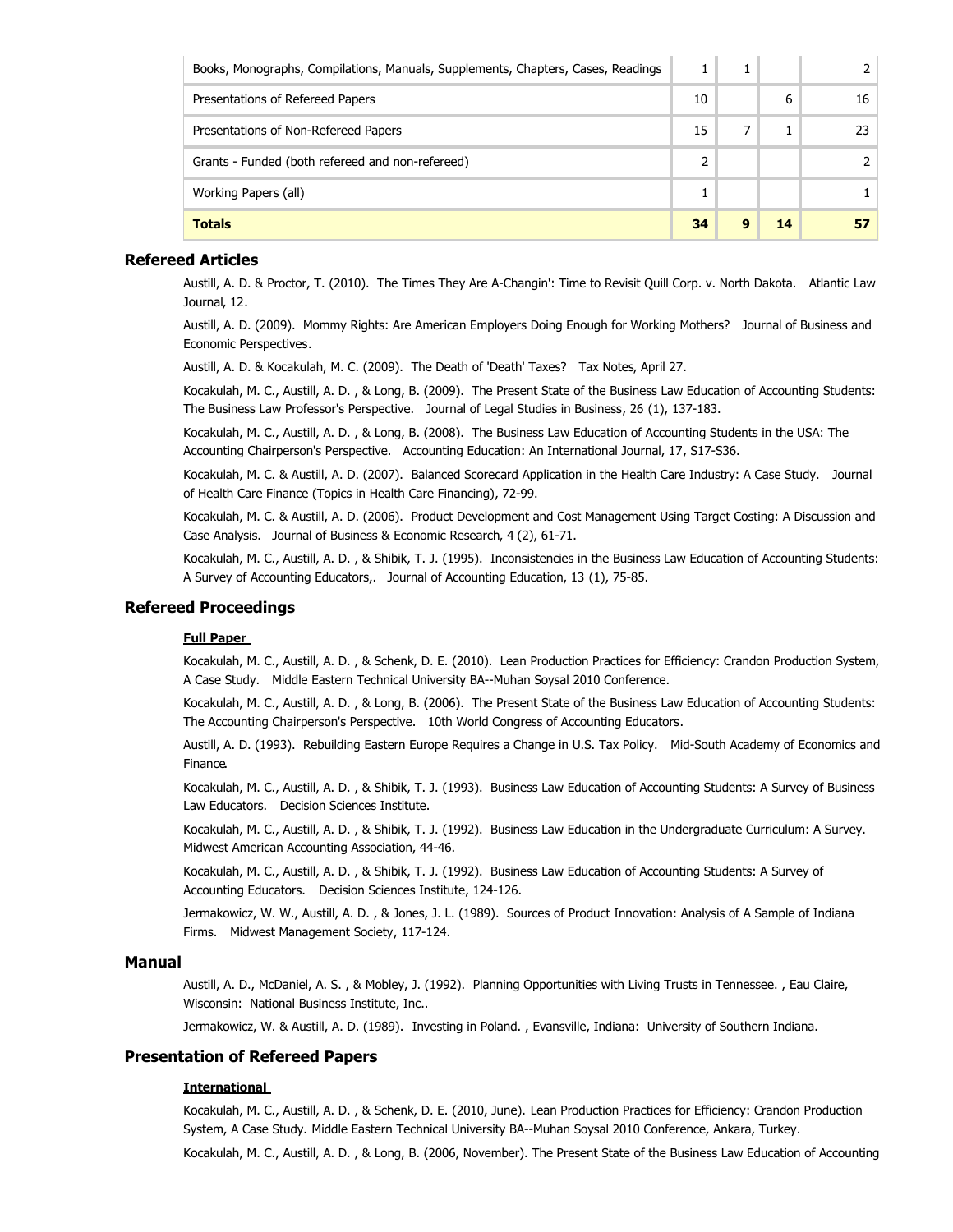Students: The Accounting Chairperson's Perspective. 10th World Congress of Accounting Educators, Istanbul, Turkey.

## **National**

Austill, A. D. & Proctor, T. (2009, August). The Times They Are A-Changin': Time to Revisit Quill Corporation v. North Dakota. American Accounting Association, New York, New York.

Austill, A. D. & Kocakulah, M. C. (2009, August). Tax Policy Considerations in Reforming the Federal Estate Tax. American Accounting Association, New York, New York.

Austill, A. D. (2007, August). The Business Law Education of Accounting Students: Contrasting Accounting and Business Law Educators' Views. American Accounting Association, Chicago, United States of America.

Kocakulah, M. C., Austill, A. D. , & Shibik, T. J. (1993, November). Business Law Education of Accounting Students: A Survey of Business Law Educators. Decision Sciences Institute, Orlando, Florida.

Kocakulah, M. C., Austill, A. D. , & Shibik, T. J. (1992, November). Business Law Education of Accounting Students: A Survey of Accounting Educators. Decision Sciences Institute, San Francisco, California, United States of America.

#### **Regional**

Austill, A. D. & Proctor, T. (2010, March). The Times They Are A-Changin': Time to Revisit Quill v. North Dakota. Mid-Atlantic Academy of Legal Studies in Business, Philadelphia, Pennsylvania.

Austill, A. D. (2010, March). In the Development of American Law Have Jurists and Legislatures Moved Away from Christian Traditions and Virtues? Maybe Not. Mid-Atlantic Academy of Legal Studies in Business, Philadelphia, Pennsylvania.

Austill, A. D. & Proctor, T. (2009, May). The Times They Are A-Changin': Time to Revisit Quill Corporation v. North Dakota. Southeast Regional American Accounting Association Annual Meeting, Oxford, Mississippi.

Austill, A. D. & Kocakulah, M. C. (2009, April). Death of Death Taxes: Maybe Not. Midwest American Accounting Association, St. Louis, Missouri.

Kocakulah, M. C., Austill, A. D. , & Long, B. (2007, April). The Business Law Education of Accounting Students: Contrasting Accounting and Business Law Educators' Views. Midwest American Accounting Association, St. Louis, United States of America.

Kocakulah, M. C. & Austill, A. D. (2005, April). Product Development and Cost Management Using Target Costing: A Discussion and Case Analysis. Midwest American Accounting Association, St. Louis, United States of America.

Austill, A. D. (1993, February). Rebuilding Eastern Europe Requires a Change in U.S. Tax Policy. Mid-South Academy of Economics and Finance, Hot Springs, Arkansas, United States of America.

Kocakulah, M. C., Austill, A. D. , & Shibik, T. J. (1993, April). Business Law Education of Accounting Students: A Survey. Midwest American Accounting Association, St. Louis, United States of America.

Jermakowicz, W. W., Austill, A. D. , & Jones, J. L. (1989, March). Sources of Product Innovation: Analysis of A Sample of Indiana Firms. Midwest Management Society, Chicago, Illinois.

## **Presentation of Non-Refereed Papers**

#### **Local**

Austill, A. D. (2004, November). Employment Discrimination Law Update. Union University Human Resource Management Workshop, Jackson, Tennessee, United States of America.

Austill, A. D. (2001, October). Privacy and Employment Law Update. Union University Human Resource Management Workshop, Jackson, Tennessee, United States of America.

Austill, A. D. (1992, December). Outlook for Tax Changes in 1993. CPA Club of Mobile, at Mobile, Alabama, Mobile, Alabama, United States of America.

Austill, A. D. (1992, July). Funding and Operating Living Trusts and Tax Considerations. National Business Institute's Planning Opportunities with Living Trusts in Tennessee, Nashville, United States of America.

Austill, A. D. (1989, February). Formation, Problems and Benefits of S Corporations. Indiana Society of Public Accountants, Evansville, Indiana, United States of America.

Austill, A. D. (1988, November). Warranties and Limitations of Remedies and Damages: Opportunities and Pitfalls in Purchasing. Purchasing Management Association of Evansville, Evansville, Indiana, United States of America.

## **National**

Austill, A. D. & Bradley, J. H. (2008, August). Fair Value Versus Fair Market Value: Must Minority and Lack of Marketability Discounts Be Considered When Partners or Members Dissociate from Partnerships, LPs, LLPs, or LLCs? Academy of Legal Studies in Business, Long Beach, United States of America.

Austill, A. D. (2007, August). Sports Employers' Liability for Tortious Acts of Players and Coaches. Academy of Legal Studies in Business, Indianapolis, United States of America.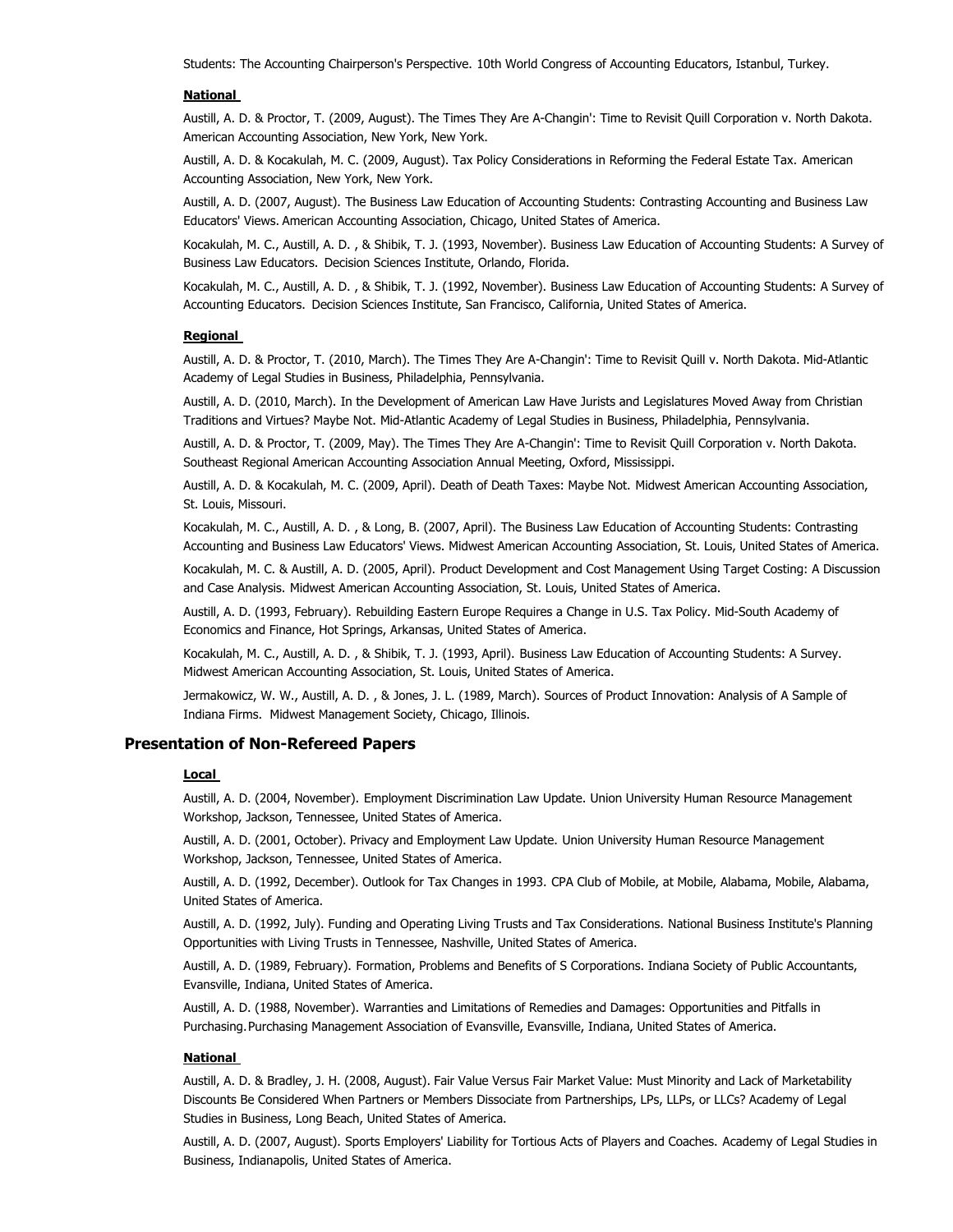Austill, A. D. (2006, August). The Present State of the Business Law Education of Accounting Students: The Business Law Professor's Perspective. Academy of Legal Studies in Business, St. Petersburg, Florida, United States of America.

Austill, A. D. (2001, August). Mommy Rights in the Workplace: A Survey and Analysis. Academy of Legal Studies in Business, Albuquerque, United States of America.

Austill, A. D. (1999, August). Trademark Disparagement and the Use of Native American Team Names and Logos in Sports: Is the Train Heading for Derailment? Academy of Legal Studies in Business, St. Louis, United States of America.

Austill, A. D. (1998, August). Same-Sex Sexual Harassment: The Outer Limits after Oncale v. Sundowner Offshore Drilling, Inc. Academy of Legal Studies in Business, San Diego, United States of America.

Austill, A. D. (1989, August). Warranty Disclaimers and Limitations of Remedies and Damages: Opportunities and Pitfalls in Capital Equipment Contracts. Academy of Legal Studies in Business, Los Angeles, United States of America.

## **Regional**

Austill, A. D. (2010, March). Medical Tort Reform: Policy Considerations and Proposals. Midwest Academy of Legal Studies in Business, Chicago, Illinois.

Austill, A. D. (2009, March). In the Development of American Law Have Jurists and Legislatures Moved Away from Christian Tradition and Virtues? Maybe Not. Southern Acdemy of Legal Studies in Business, San Antonio, Texas.

Austill, A. D. (2009, March). When It Hits the Fan: Will There Be Liability for the Broken Bat? Midwest Academy of Legal Studies in Business, Chicago, Illinois.

Austill, A. D. (2008, November). Death of Death Taxes: Maybe Not. Southeast Academy of Legal Studies in Business, Atlanta, Georgia.

Austill, A. D. (2008, April). The Times They Are A-Changin': Time to Revisit Quill Corporation v. North Dakota. Midwest Academy of Legal Studies in Business, Chicago, United States of America.

Austill, A. D. & Bradley, J. H. (2007, November). Fair Value Versus Fair Market Value: Must Minority and Lack of Marketability Discounts Be Considered When Partners Withdraw from Limited Partnerships? Southeast Academy of Legal Studies in Business, Memphis, United States of America.

Austill, A. D. (2007, April). Mommy Rights: Are American Employers Doing Enough for Working Mothers? Society for Business, Industry, and Economics, Orange Beach, Alabama, United States of America.

Austill, A. D. (2002, March). Sports Violence: Should the Personal Injury Lawyer Ride to the Rescue? Southern Acdemy of Legal Studies in Business, St. Louis, United States of America.

Austill, A. D. (1989, April). Plant Closing Legislation: A Review of Federal and State Laws and Their Problems. Tri-State Academy of Legal Studies in Business, West Lafayette, Indiana, United States of America.

## **State**

Austill, A. D. (2001, November). Sports Violence. Tennessee Association of Physical and Health Education Disciplines Annual Conference, Jackson, Tennessee, United States of America.

# **Grants**

## **Funded**

2008 - Austill, A. D., In the Development of American Law Have Jurists and Legislatures Moved Away from Christian Traditions and Virtues? Maybe Not( \$4,500), Pew Research Grant.

2006 - Austill, A. D., " Union University, Institute for International and Intercultural Studies program development gran( \$2,000), Investigated the feasibility of developing an exchange program (students and faculty) with Bilgi University, Istanbul, Turkey., Union University.

2003 - Holt, K. & Austill, A.D., International Program Development Grant, Went with Professor Kenny Holt to investigate the feasibility of developing an exchange relationship with University of Orleans, Orleans, France., Union University Institute of International and Intercultural Studies.

1989 - Austill, A. D., " University of Southern Indiana, Faculty Academic Affairs research grant( \$1,850), To perform empiracle research on the business law education of accounting students., University of Southern Indiana.

## **Working Papers**

Austill, A. D. (1989). "Warranty Disclaimers and Limitations of Remedies and Damages: Opportunities and Pitfalls in Capital Equipment Contracts" targeted for University of Southern Indiana Working Paper Series.

#### **Intellectual Contributions-Other**

#### **Discipline-Based Scholarship**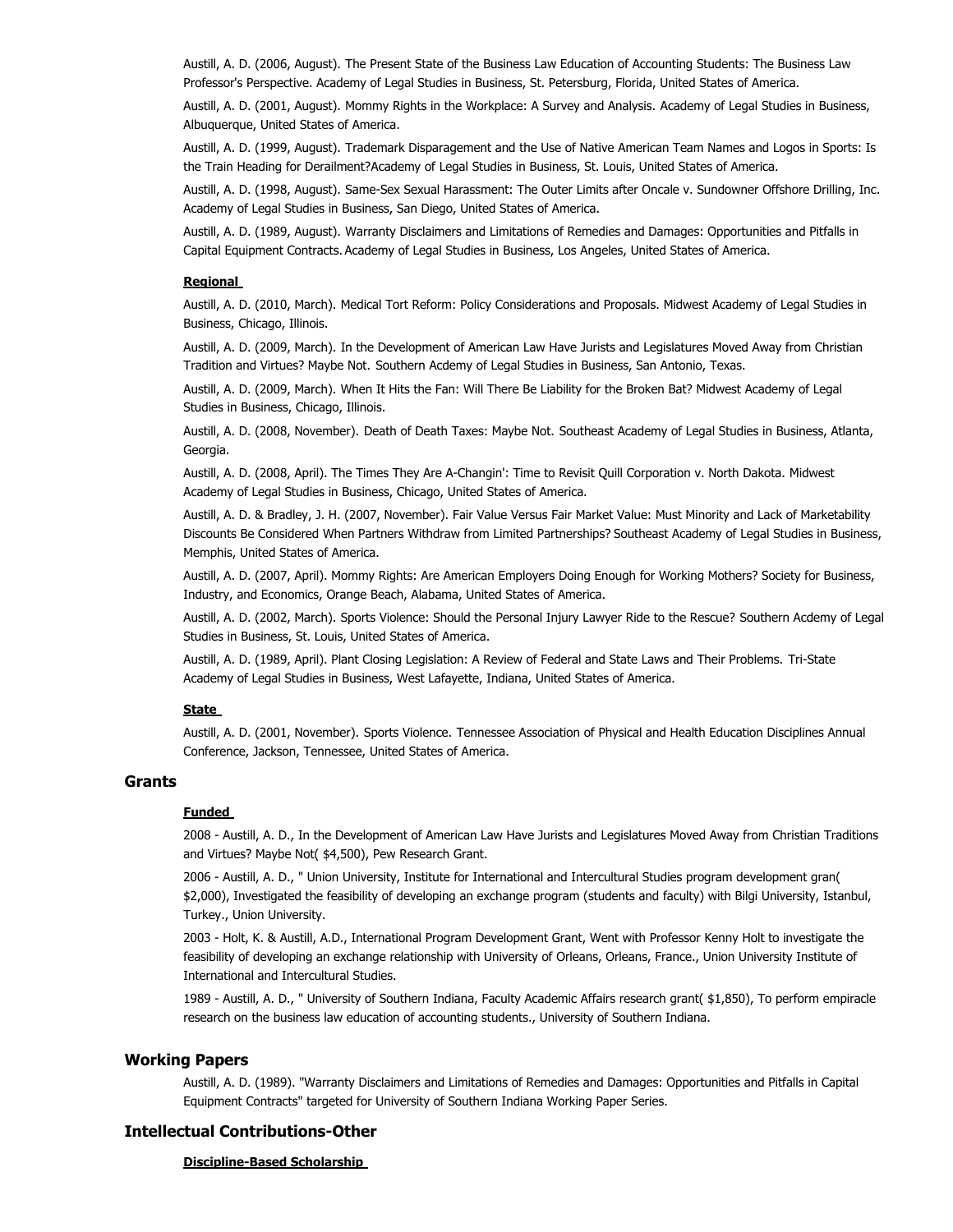2002 - Newspaper Articles or Columns. Columnist for the Jackson-Madison County, Tennessee Chamber of Commerce Newsletter (January 2000-April 2002). Wrote a monthly column addressing legal, financial, and other business topics of interest to the Chamber's members. Past articles concerned e-mail privacy, employee handbooks, the politics of estate taxes, breast-feeding rights, compensatory time, drug testing, arbitration, trademarks, BFOQs, and flexibility for mothers in the workplace. Academic research was required on each article published in the newsletter.

2001 - Newspaper Articles or Columns. Columnist for the Jackson-Madison County, Tennessee Chamber of Commerce Newsletter (January 2000-April 2002). Wrote a monthly column addressing legal, financial, and other business topics of interest to the Chamber's members. Past articles concerned e-mail privacy, employee handbooks, the politics of estate taxes, breast-feeding rights, compensatory time, drug testing, arbitration, trademarks, BFOQs, and flexibility for mothers in the workplace. Academic research was required for each article written.

2000 - Newspaper Articles or Columns. Columnist for the Jackson-Madison County, Tennessee Chamber of Commerce Newsletter (January 2000-April 2002). Wrote a monthly column addressing legal, financial, and other business topics of interest to the Chamber's members. Past articles concerned e-mail privacy, employee handbooks, the politics of estate taxes, breast-feeding rights, compensatory time, drug testing, arbitration, trademarks, BFOQs, and flexibility for mothers in the workplace. Academic research was required for each article.

1992 - Other Publications. 'Subscriber List of Going Concern Is Goodwill', article contributed to The Comment, a publication of the Law Firm of King & Ballow, January 1992, p. 7.

1992 - Other Publications. 'Advertising Results in Taxable Income', article contributed to The Comment, a publication of the Law Firm of King & Ballow, Feb. 1992, p. 13.

1991 - Other Publications. 'Freeze-Out Puts Directors in Hot Water', article contributed to The Comment, a publication of the Law Firm of King & Ballow, September 1991, p. 3.

# **SERVICE:**

## **Service to the University**

## **School Assignments**

## **Chair:**

1999-2000: "LAUNCH Program Task Force

# **Member:**

2008-2009: Curriculum Committee

2008-2009 through 2009-2010: Curriculum Committee

- 2001-2002 through 2003-2004: " Search Committee for the Dean of the McAfee School of Business
- 1999-2000 through 2004-2005: "LAUNCH Program Review and Appeals Committee

#### **College Assignments**

#### **Chair:**

2009-2010: Tenure Review Committee

2006-2007: University Graduate Appeals Committee

### **Member:**

2009-2010: Prestigious Scholarship Award Committee: This is an ad hoc university committee to study ways to improve university service to students to afford them better opportunities for obtaining prestigious scholarships and awards.

2009-2010: Faculty Affairs Committee

2008-2009: University Fringe Benefit Committee

2007-2008: Institutional Review Board

2004-2005 through 2006-2007: International Student Committee

2003-2004 through 2006-2007: Institute for International and Intercultural Studies

2002-2003: "Graduate Curriculum Committee

2000-2001 through 2002-2003: "Faculty Affairs Committee

1998-1999: "Search Committee for the Dean of School of Nursing

1998-1999 through 1999-2000: "Graduate Curriculum Committee

1988-1989 through 1989-1990: "Faculty and Academic Affairs Committee (USI): University of Southern Indiana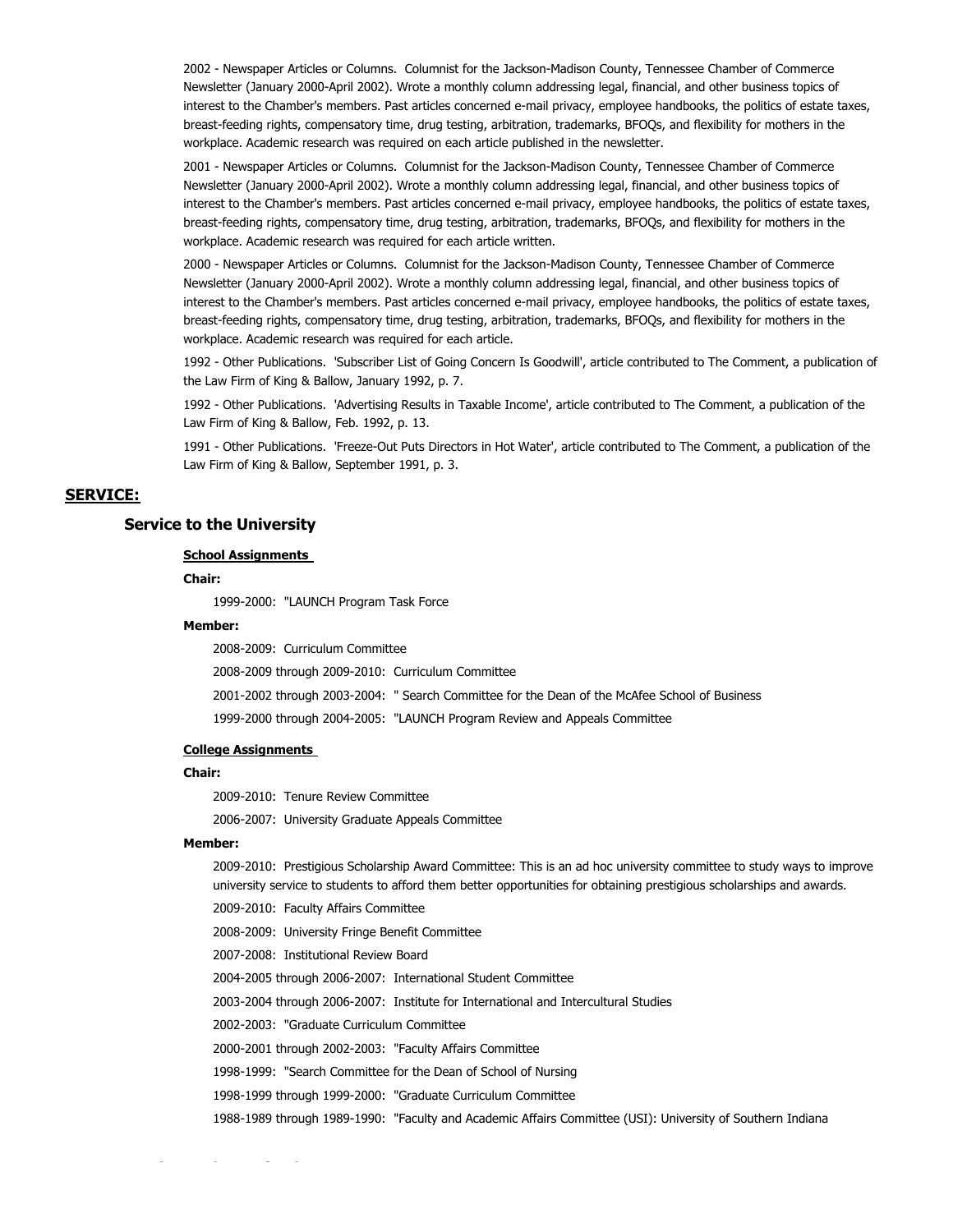## **Service to the Profession**

## **Academic Conference: Moderator / Facilitator**

2009: Midwest Academy of Legal Studies in Business, Moderated Other Topics concurrent session of business law paper presentations., Chicago, Illinois (Regional).

2008: Midwest Academy of Legal Studies in Business, Moderated Other Topics concurrent session of paper presentations., Chicago, Illinois (Regional).

## **Board of Directors: Moderate Involvement**

2008: Dunlap Retirement Center, Inc., Director of a not-for-profit retirement center owned by the Associate Reformed Presbyterian Church., Brighton, Tennessee (Local).

2001-2004: Jackson Area Council on Alcoholism and Drug Dependency (JACOA), JACOA is a not-for-profit community-based A & D facility serving about 19 counties in West Tennessee. It had an annual budget of about \$2 million and total assets of about \$1.5 million., Jackson, Tennessee (State).

1998-2000: Dunlap Retirement Center, Inc., Director in non-profit retirement center owned by Associate Reformed Presbyterian Church., Brighton, Tennessee (Local).

1996-1999: Tipton Arts Council, Inc., Covington, Tennessee (Local).

## **Editorial: Newspaper**

2000-2002: Jackson-Madison Country Chamber of Commerce Newsletter, Wrote approximately 13 articles on business and professional law, including articles on e-mail privacy, employee handbooks, employee surveillance, the politics of estate taxes, breast-feeding rights, compensatory time, drug testing, arbitration, trademarks, BFOQs, and flexibility for mothers in the workplace, Jackson, Tennessee (Local).

## **Invited Lecture**

2002: Changsha University of Electric Power, Lectures were sponsored by English Language Institute China: WTO: Trade in Goods, WTO: Trade in Services and Intellectual Property, Convention on the International Sale of Goods, Why It Costs So Much to Do Business in the U.S. from a Legal Perspective, and Understanding Financial Statements., Changsha, China (International).

1992: Planning Opportunities with Living Trusts in Tennessee, Gave continuing legal education (CLE) and continuing professional education (CPE) lectures to lawyers and accountants on the use of living trusts in Tennessee. I wrote and presented the materials on funding and trust operations and lectured on the tax issues involved., Nashville, Tennessee (State).

### **Other Professional Service Activities**

2010: Faith Foundation of North America, Legal and tax consultation services in establishing a religious non-profit organization and obtaining tax exemption as an I.R.C. Section 501(c)(3)organization., Jackson, Tennessee (Local).

#### **Presentation**

2005: Constitution Day U. S. Supreme Court Panel Discussion, Union University panel discussion on the selection of U.S. Supreme Court justices with Dr. Sean Evans and the Honorable Ed. Bryant, former U.S. Representative (R. TN)., Jackson, Tennessee (Local).

2002: Mayor's Diversity Luncheon, Jackson, Tennessee, Debated slavery reparations arguing against ., Jackson, Tennessee (Local).

2000: Tennessee Tax Reform Debate, Union University, Panelist in a debate over instituting a broad-based income tax in Tennessee., Jackson, Tennessee (Local).

#### **Reviewer - Book / Textbook**

2007: 2. Managers and the Legal Environment: Strategies for the 21st Century, Bagley and Savage, 5th Edit (National).

- 2007: 1. Federal Income Taxation, Spilker et al., McGraw-Hill/Irwin, 1st Edition (National).
- 2003: 3. International Business Law, Willes and Willes, McGraw-Hill/Irwin Publishing Co. (2003) (International).
- 2002: 4. Business Law and the Legal Environment of Business (Alternate Edition), Beatty and Samuelson, Wes (National).
- 2001: 5. Legal, Ethical, and Political Environment of Business, Fisher and Phillips, 7th Ed., West Publish (National).
- 2000: 6. Cyber Law: Text and Cases, Fererra et .al., West Publishing Co (2000) (National).
- 1999: 7. Contemporary Business Law, Henry Cheeseman, Prentice-Hall Inc. (1999) (National).
- 1998: 9. International Business Law, Ray August, Prentice-Hall, 2nd. Edition. (1998) (National).

# **Service to the Community**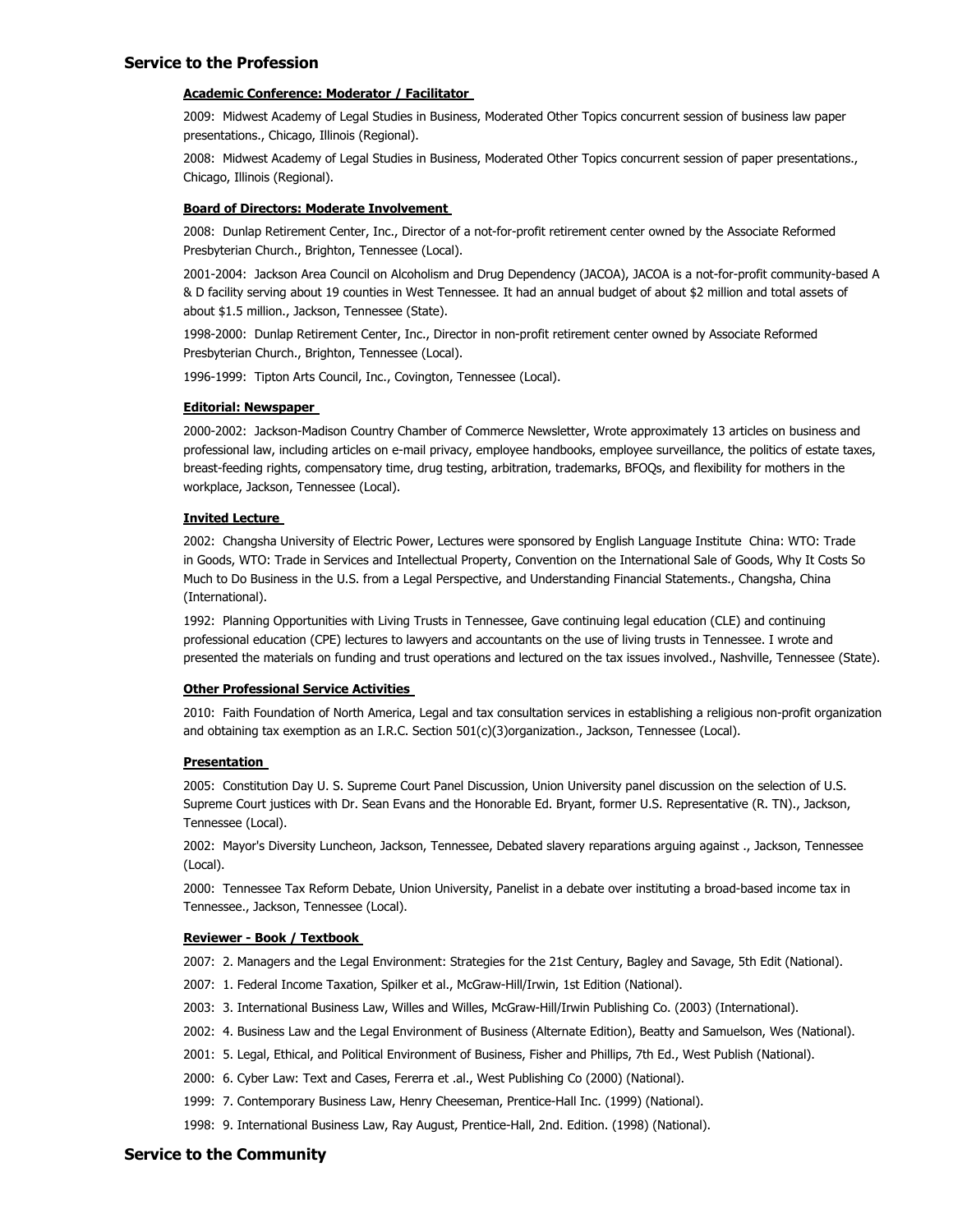#### **Other Community Service Activities**

2009-2010: Pro bono legal services

1997-2008: Pro bono legal services, As an attorney I provided free legal counsel to some charitable organizations, students, family members, friends, and associates. Following a tornado in Madison County, Tennessee in 1979, I assisted victims of the tornado with legal counsel.

1996-2000: Tennessee Arts Council, Inc., Participted in community theater as an actor and board member. Acting roles: Bert the Cop (It's a Wonderful Life), Bob (The Cocoanuts), Lieutenant James Kendrick (A Few Good Men), Officer O'Hara (Arsenic and Old Lace), and Sherlock Holmes (The Hound of the Baskervilles).

1996: Pro bono legal services, Provided free legal counsel to indigent clients in family law matters under a program of the Memphis Area Legal Services.

1996: Pro bono legal services, As an attorney I provided free legal counsel to some charitable organizations, students, family members, friends, and associates. Following a tornado in Madison County, Tennessee in 1979, I assisted victims of the tornado with legal counsel.

1995: Pro bono legal services, Provided free legal counsel to indigent clients in family law matters under a program of the Memphis Area Legal Services.

1995: Pro bono legal services, As an attorney I provided free legal counsel to some charitable organizations, students, family members, friends, and associates. Following a tornado in Madison County, Tennessee in 1979, I assisted victims of the tornado with legal counsel.

1994: Pro bono legal services, Provided free legal counsel to indigent clients in family law matters under a program of the Memphis Area Legal Services.

1993-1994: Pro bono legal services, As an attorney I provided free legal counsel to some charitable organizations, students, family members, friends, and associates. Following a tornado in Madison County, Tennessee in 1979, I assisted victims of the tornado with legal counsel.

## **Positions Held in Civic Organizations**

1997-2000: Gideons International, Member of Gideons International, a religious organization. I served as Vice-President, President, and Past-President.

## **Faculty Development**

## **Research-Related Conference/Seminar**

1997: Southeast Regional American Accounting Association Annual Meeting. Nashville, Tennessee.

#### **Instructional-Related Conference**

2000: Tennessee Society of Accounting Educators. Jackson, Tennessee.

1999: Christian Business Faculty Association. Attended this conference with four Union MSOB colleagues. Dallas, Texas.

## **Professional Seminars / Workshops**

2004: Practising Law Institute's Annual Securities Law Institute. Received a 75 percent tuition waiver as a college professor to attend this securities regulation seminar. New York, New York.

2004: Sports Lawyers Association Annual Conference. Baltimore, Maryland.

2004: Practising Law Institute's Annual Privacy Law Institute. Obtained a 75 percent tuition discount as a college professor to attend this conference on privacy. New York, New York.

2003: Sports Lawyers Association Annual Conference. Phoenix, Arizona.

2002: Practising Law Institute's Annual Computer Law Institute. Obtained a 75 percent tuition discount as a college professor to attend this cyber law conference. Atlanta, Georgia.

2001: Tennessee Employment Law Update. Nashville, Tennessee.

2000: International Bar Association Annual Meeting. Attended the International Bar Association Annual Meeting to learn more about international business and international business law. Amsterdam, Netherlands.

2000: Practicing Law Institute's Understanding Business and Legal Aspects of the Sports Industry. Obtained a 75 percent tuition discount as a college professor to attend this sports law conference. Beverly Hills, California.

1999: Sports Lawyers Association Annual Conference. Washington, District of Columbia.

1998: Mid-South Institute of Estate Planning Annual Seminar. Memphis, Tennessee.

# **Honors & Awards**